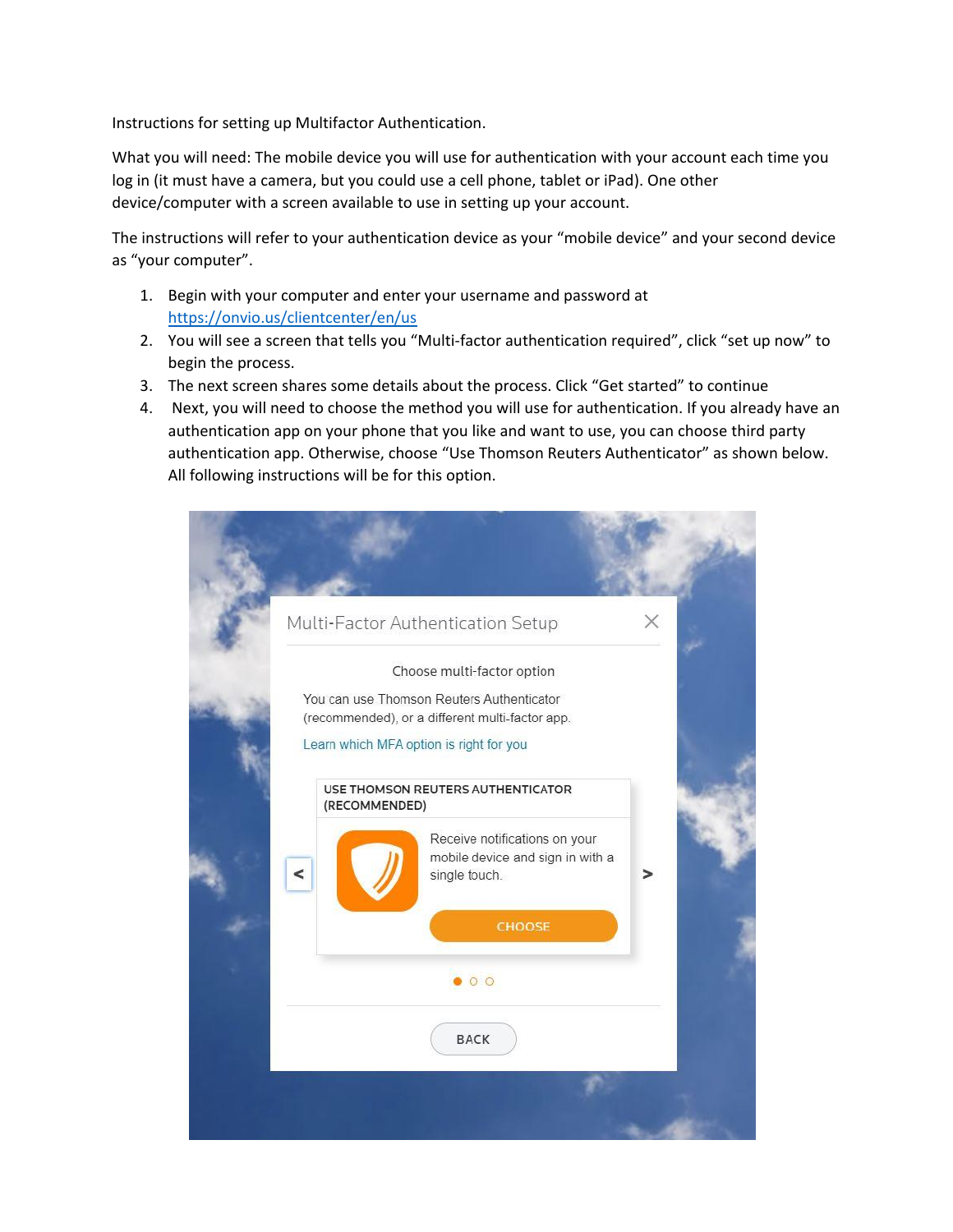5. Now you will need to install the authenticator on your mobile device. Do not go to the app store using the links shown on your computer screen, because you need to install the app on your mobile device, not on your computer.

On your mobile device, go to the app store and search for "Thomson Reuters Authenticator". The icon will look like the orange shield on your computer screen. Once you have it installed on your mobile device, click "next" on your computer screen.



- 6. Now you should see a QR code on your computer screen. Open the app on your mobile device and give it the permissions to your camera that it requests (you can always revoke these after setup). The app should now automatically go into a camera mode. If not, hit the little + sign in the top right of the app screen and it will bring up the camera mode. Aim the camera at the QR code on your computer screen and it will automatically take a picture.
- 7. Once it takes the picture you should see that it is now paired. It will then ask you to print or save a list of emergency access codes. These are one-time use codes that enable you to log into your account without your mobile device. They are very helpful if you change cell phones and need to